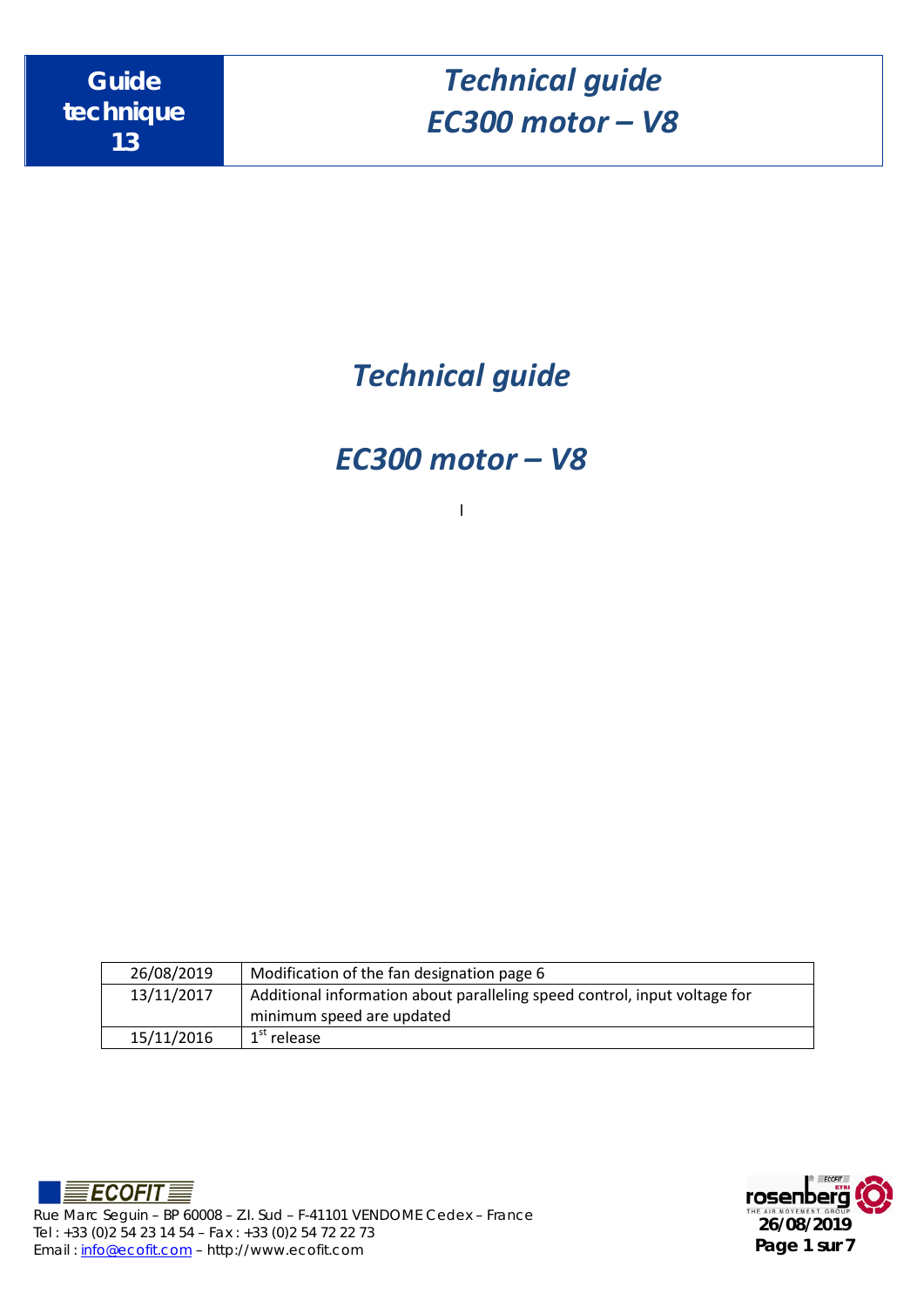## **Electrical installation**

230V version :

| Parameter             | Min.                                      | Nominal/Type                                | Max. | Unit       | <b>Remarks</b>      |
|-----------------------|-------------------------------------------|---------------------------------------------|------|------------|---------------------|
| Motor Class I         |                                           |                                             |      |            |                     |
| Power supply          |                                           |                                             |      |            |                     |
| Voltage (recommended) | 200                                       | 220230                                      | 277  | Vac        |                     |
| Voltage (maximum)     | 174                                       |                                             | 293  | Vac        |                     |
| Frequency             | 48                                        | 50                                          | 65   | Hz         |                     |
| Power usage           | 1                                         | 1.300                                       | 300  | W          |                     |
|                       |                                           |                                             |      |            |                     |
| Gauge                 |                                           |                                             |      |            | Dedicated connector |
| CE type               |                                           | $0.5$ mm <sup>2</sup> / $\emptyset$ 0.813mm |      | on request |                     |
| UL type               | $0.596$ mm <sup>2</sup> / Ø1.02mm / 20AWG |                                             |      |            |                     |
|                       |                                           |                                             |      |            |                     |
|                       |                                           |                                             |      |            |                     |





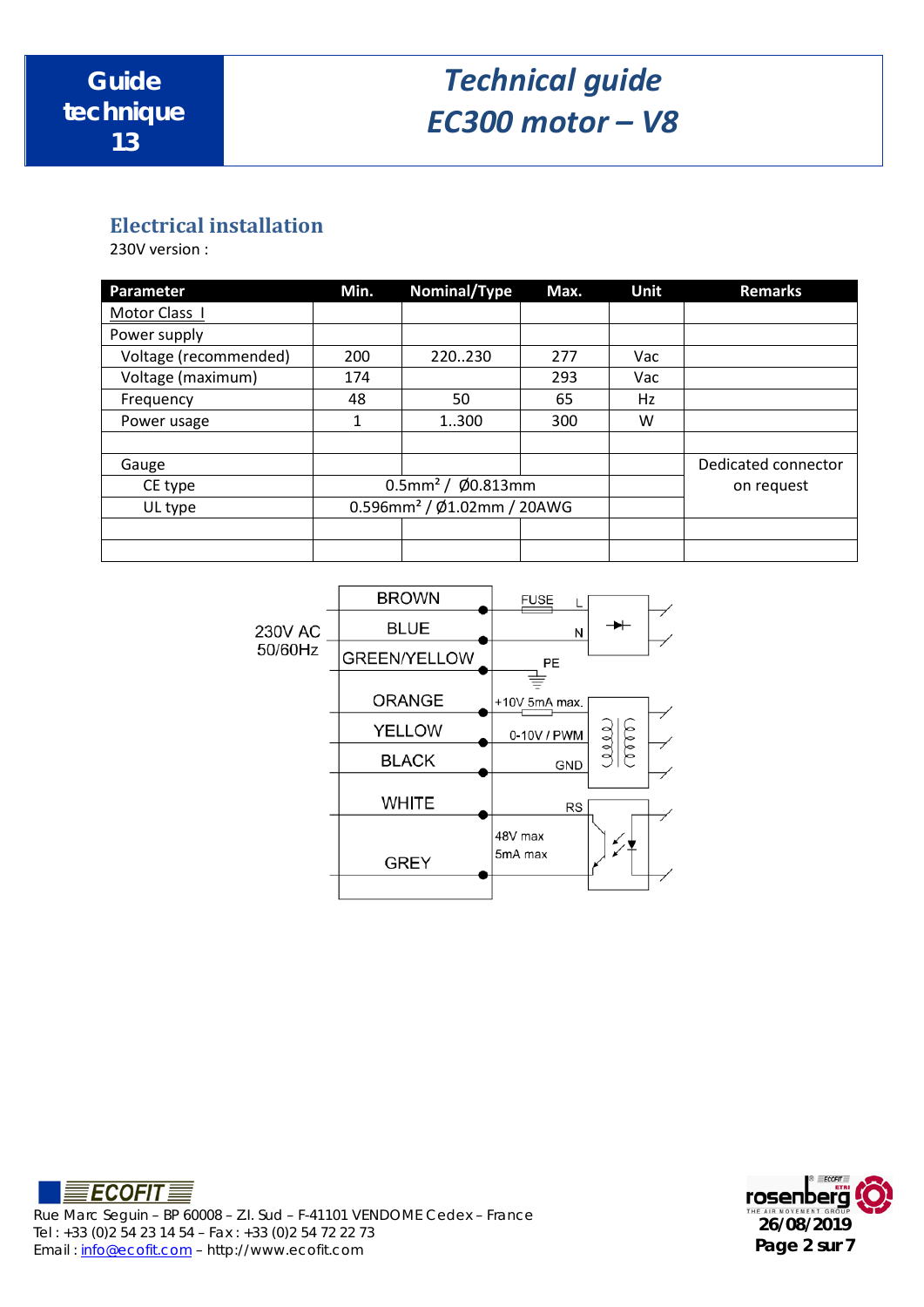

The EC300 motor is a class I product which means connection to protective earth is mandatory to comply with safety regulation.

In general, installation should take care to not have power cables and interface cables laying next to each other, perpendicular crossing should be preferred.

While the motor is powered ON, do not connect Vctrl (yellow wire : 0-10V / PWM) to an external controller before GND (black wire) is connected.



The V8 motor-fan contains electronic device which can be sensitive to electrostatic discharge. Take appropriate care especially when handling the low voltage cable.



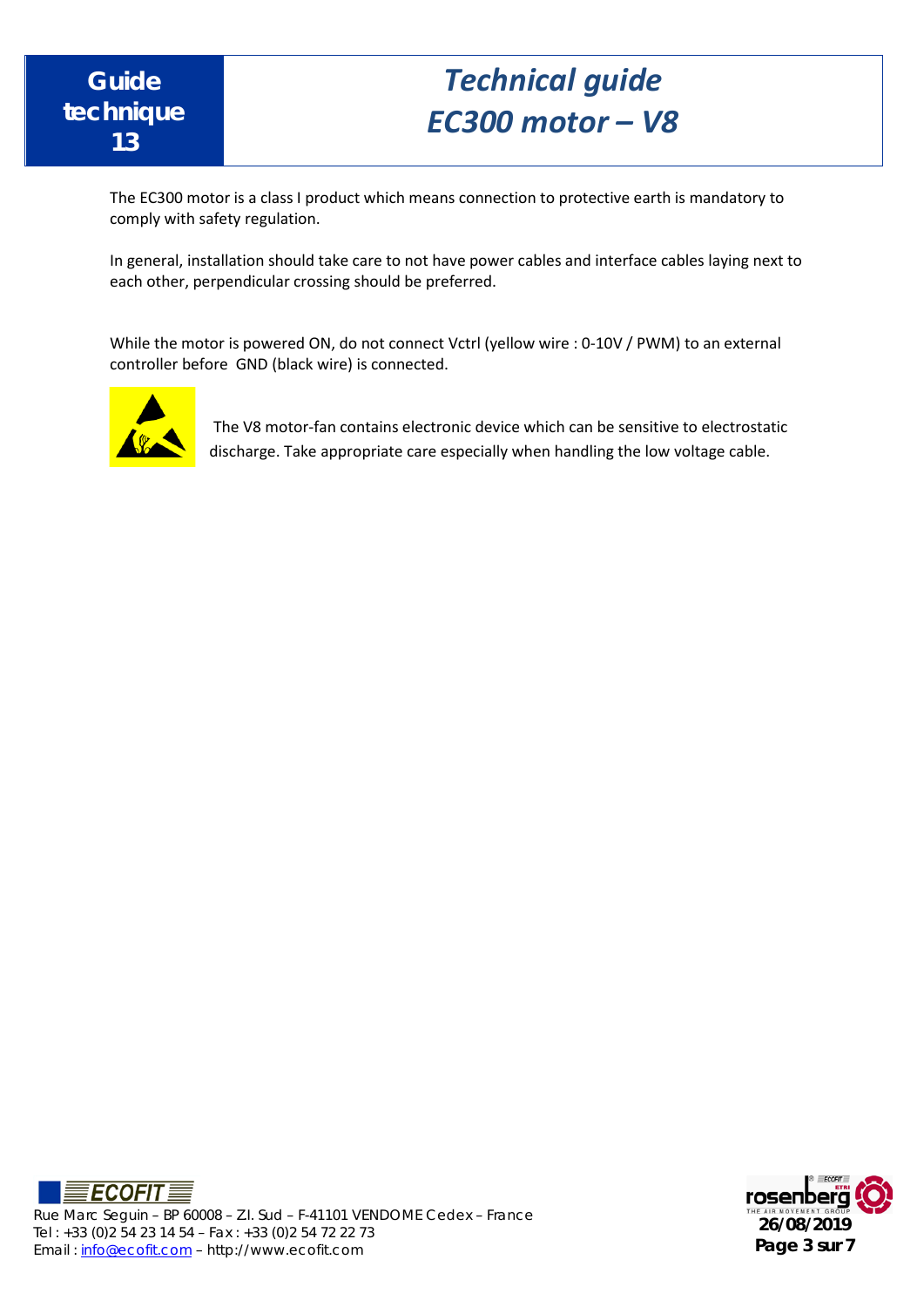## **Analog input and outputs**

### **Inputs :**

| <b>Parameter</b>      | Min.        | Nominal/Type | Max.  | Unit        | <b>Remarks</b>            |
|-----------------------|-------------|--------------|-------|-------------|---------------------------|
| Input 0-10V/PWM       |             |              |       |             |                           |
| Input resistance      |             | 100K         |       | Ohms        |                           |
| 0-10V option          |             |              |       |             |                           |
|                       |             |              |       |             |                           |
| Voltage range         | 0           |              | 10    | Vdc         |                           |
| Full stop voltage     | 0.7         | $\mathbf{1}$ |       | Vdc         |                           |
| Minimum speed voltage |             | 1.5          | 1.3   | Vdc         |                           |
| Maximum speed voltage | 9.9         | 10           | 10.1  | Vdc         |                           |
| Resolution            |             | 8            |       | <b>Bits</b> |                           |
| PWM option            |             |              |       |             |                           |
| Voltage range         | $\mathbf 0$ |              | 10    | Vdc         | PWM must be at 0V and     |
|                       |             |              |       |             | 10V (low and high states) |
| Frequency range       | 1000        |              | 10000 | Hz          |                           |
| PWM range             | 0           |              | 100   | %           |                           |
| Resolution            |             | 8            |       | bits        |                           |
|                       |             |              |       |             |                           |

| Parameter                    | Min. | Nominal/Type | Max. | Unit | <b>Remarks</b> |
|------------------------------|------|--------------|------|------|----------------|
| Power consumption            |      |              |      |      |                |
| Motor not running (Vctrl=0V) |      | 0.95         | ∸.⊥  | W    | Under 230V     |



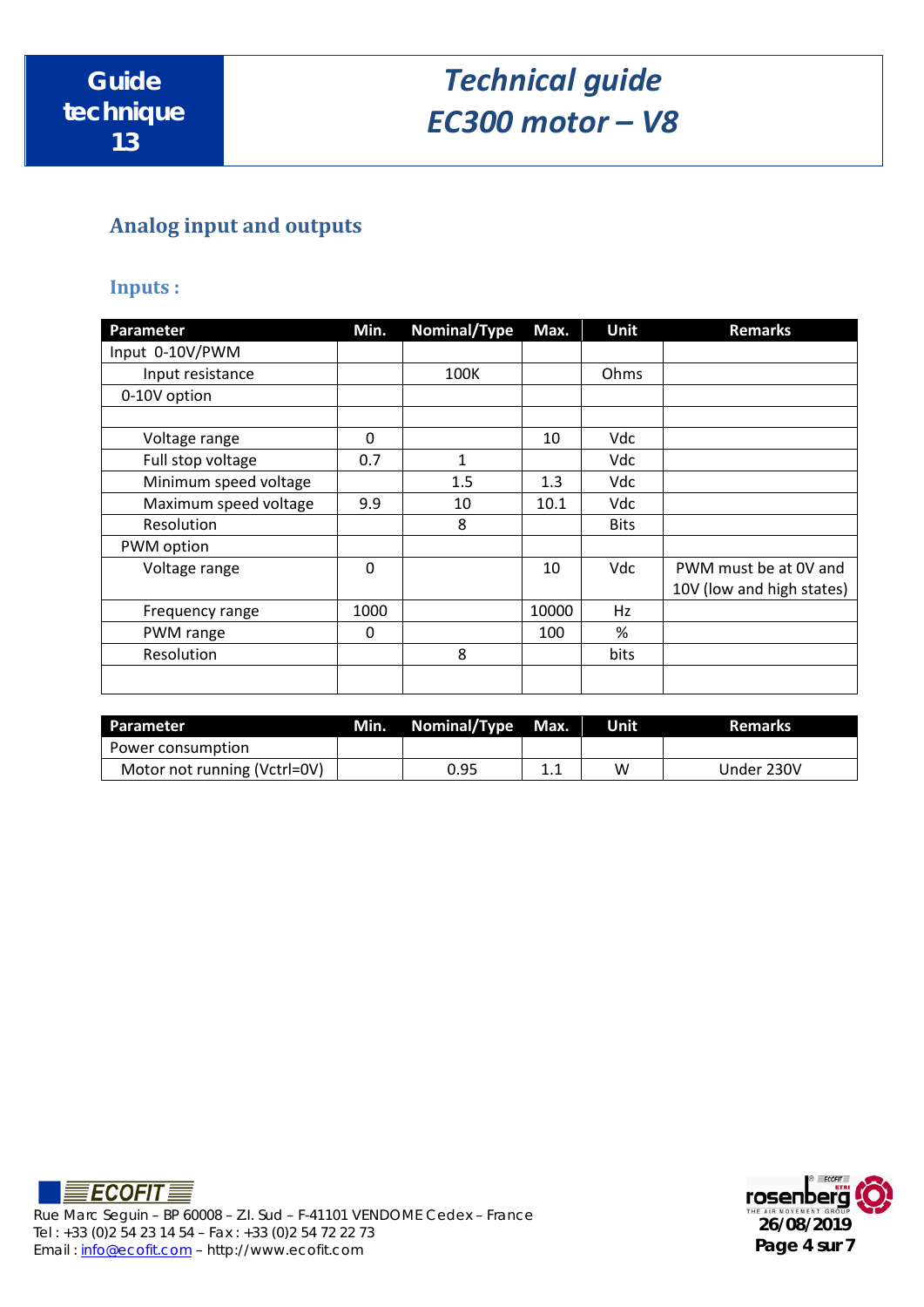### **Outputs :**

| Parameter                     | Min. | <b>Nominal/Type</b> | Max. | Unit | <b>Remarks</b>           |
|-------------------------------|------|---------------------|------|------|--------------------------|
| +10V isolated                 |      |                     |      |      |                          |
| Output current                |      | 5                   |      | mA   | Short circuit-protected. |
|                               |      |                     |      |      |                          |
| Opto Type                     |      | NPN type OC         |      |      | OC=Open Collector        |
| External voltage range        |      |                     | 48   | Vdc  |                          |
| <b>External current range</b> |      |                     | 5    | mA   |                          |
| Frequency range               |      |                     | 60   | Hz   | $60Hz = 3600$ RPM        |
| Vcesat                        |      | 0.25                | 0.4  | Vdc  |                          |
|                               |      |                     |      |      |                          |

| Parameter                | Min.               | <b>Nominal/Type</b>                       | Max.      | Unit | <b>Remarks</b>         |
|--------------------------|--------------------|-------------------------------------------|-----------|------|------------------------|
| Opto type                |                    |                                           |           |      |                        |
| Wiring convention        |                    | White                                     |           |      | Other cable color on   |
|                          |                    | Grey                                      | SFH6186-5 |      | specific request       |
| Gauge                    |                    |                                           |           |      | Dedicated connector on |
| CE type                  |                    | $0.22$ mm <sup>2</sup> / Ø0.61mm          | request   |      |                        |
| UL type                  |                    | $0.343$ mm <sup>2</sup> / Ø0.76mm / 22AWG |           |      |                        |
|                          |                    |                                           |           |      |                        |
| Configured to Tachymeter |                    |                                           |           |      |                        |
| Duty Cycle               |                    | 50%                                       |           |      | $60Hz = 3600$ RPM      |
|                          |                    |                                           |           |      |                        |
| Configured to Alarm      | Normally           |                                           |           |      |                        |
|                          | 'Open' Or 'Closed' |                                           |           |      |                        |
|                          |                    |                                           |           |      |                        |



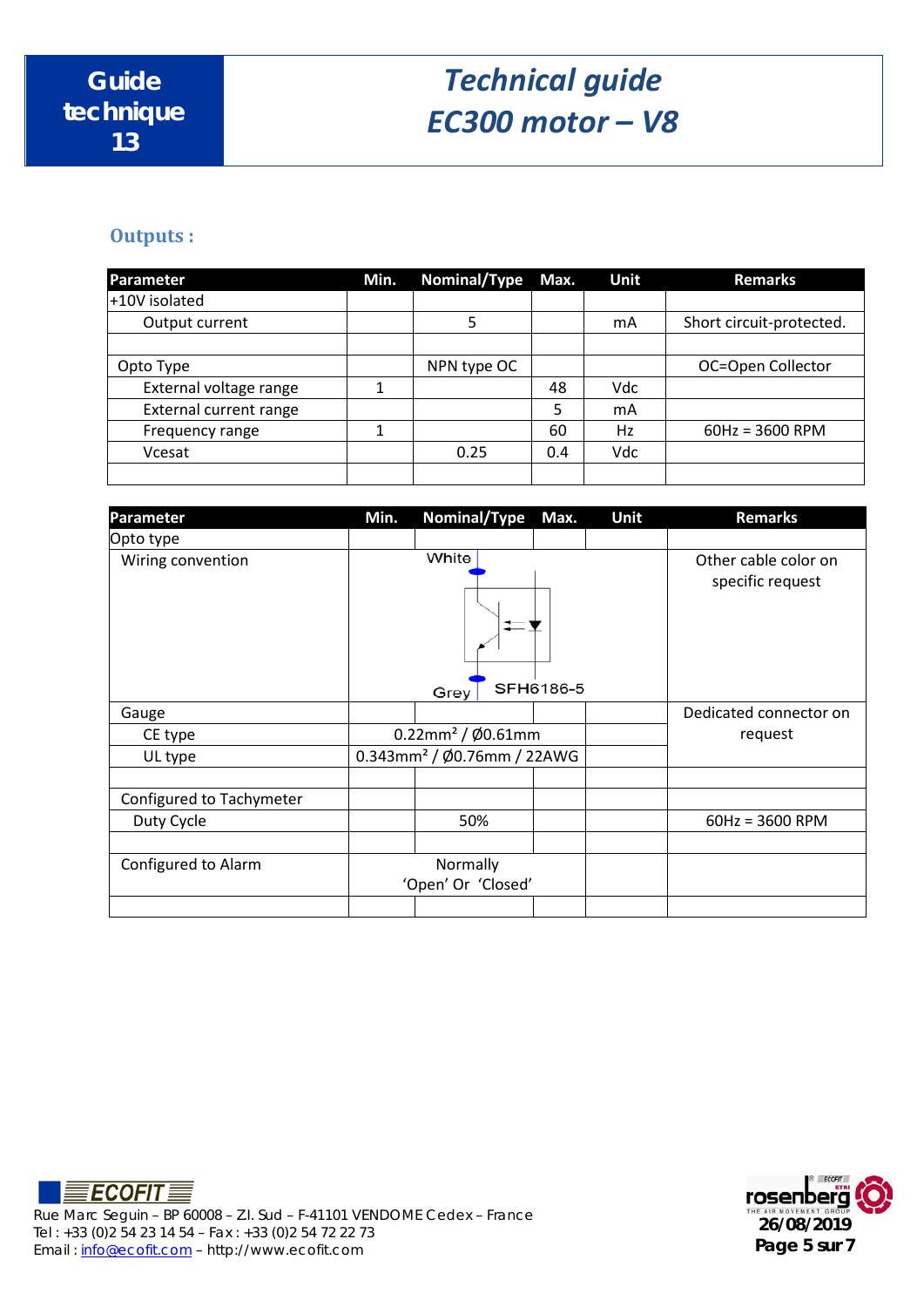

## **Paralleling speed control**

If several motors are controlled with the same speed setting, it is possible to interconnect several 0- 10V inputs. Yellow wire and black wire can be connected together but it is not possible to directly interconnect +10V supply (orange wire). If it is necessary for redundancy to use several +10V supply, you must interconnect them through diodes (diode OR circuit).

## **Additional protection**

If the motor is connected to an electric installation where an earth leakage circuit breaker is used as additional protection, this circuit breaker must be of the type A or B according to EN50178. Leakage current measured according to EN60335 is less than 3.5mA.